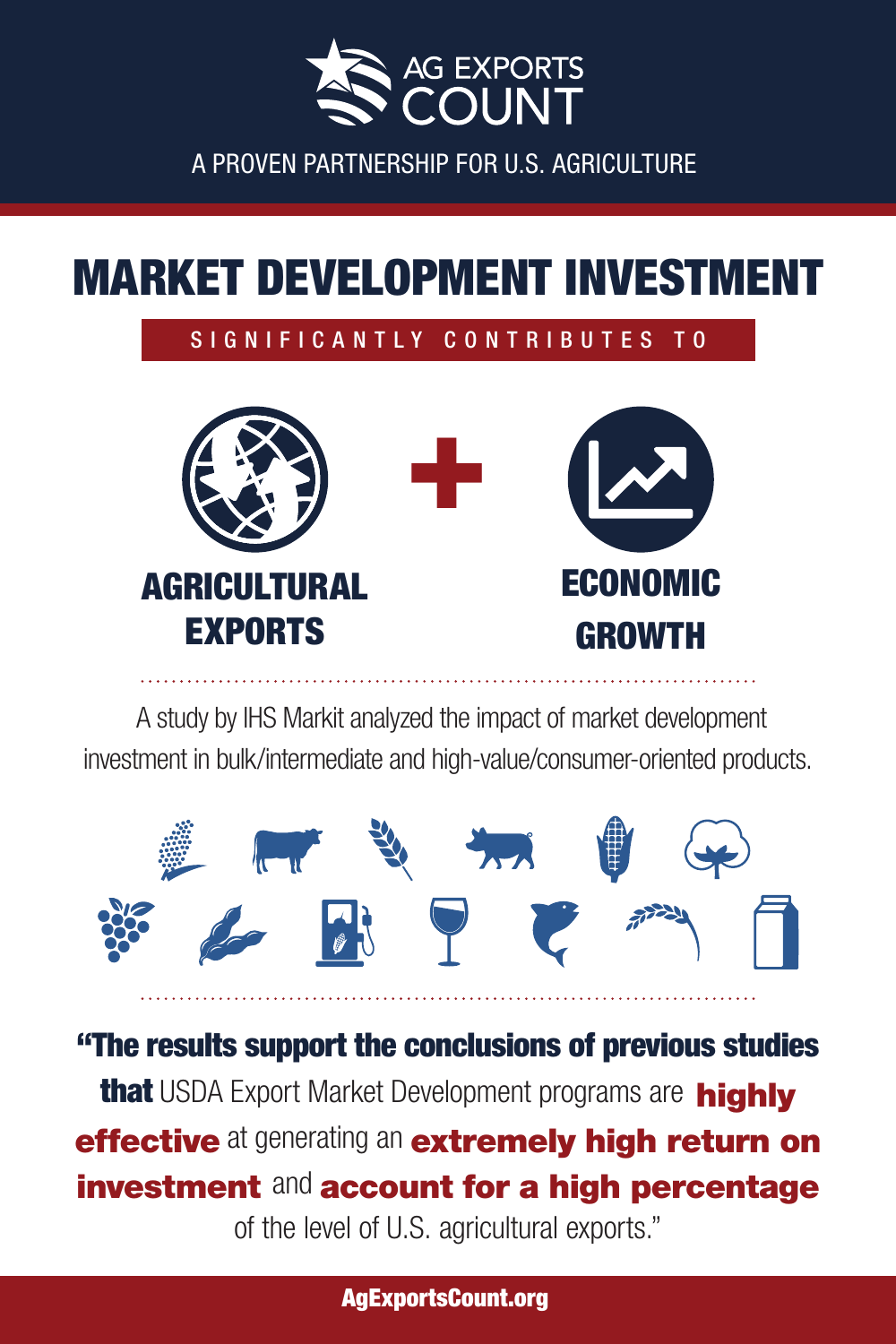

#### MAP, FMD & INDUSTRY CONTRIBUTIONS HAVE

# EXPORT IMPACT



## \$9.6 BILLION

Export revenue increased by an average of **\$9.6 billion a year**, \$1.5 billion above the 2016 study level and total nearly \$414 billion from 1977 to 2019.



## 13.7% LIFT

\$9.6 billion translates into **13.7 percent of total ag exports** attributed to market development programs.





Each dollar invested returned an average **\$24.5 from 1977-2019**, consistent with past studies and above the average BCR of about \$11 across a range of studies on commodity export promotion programs.



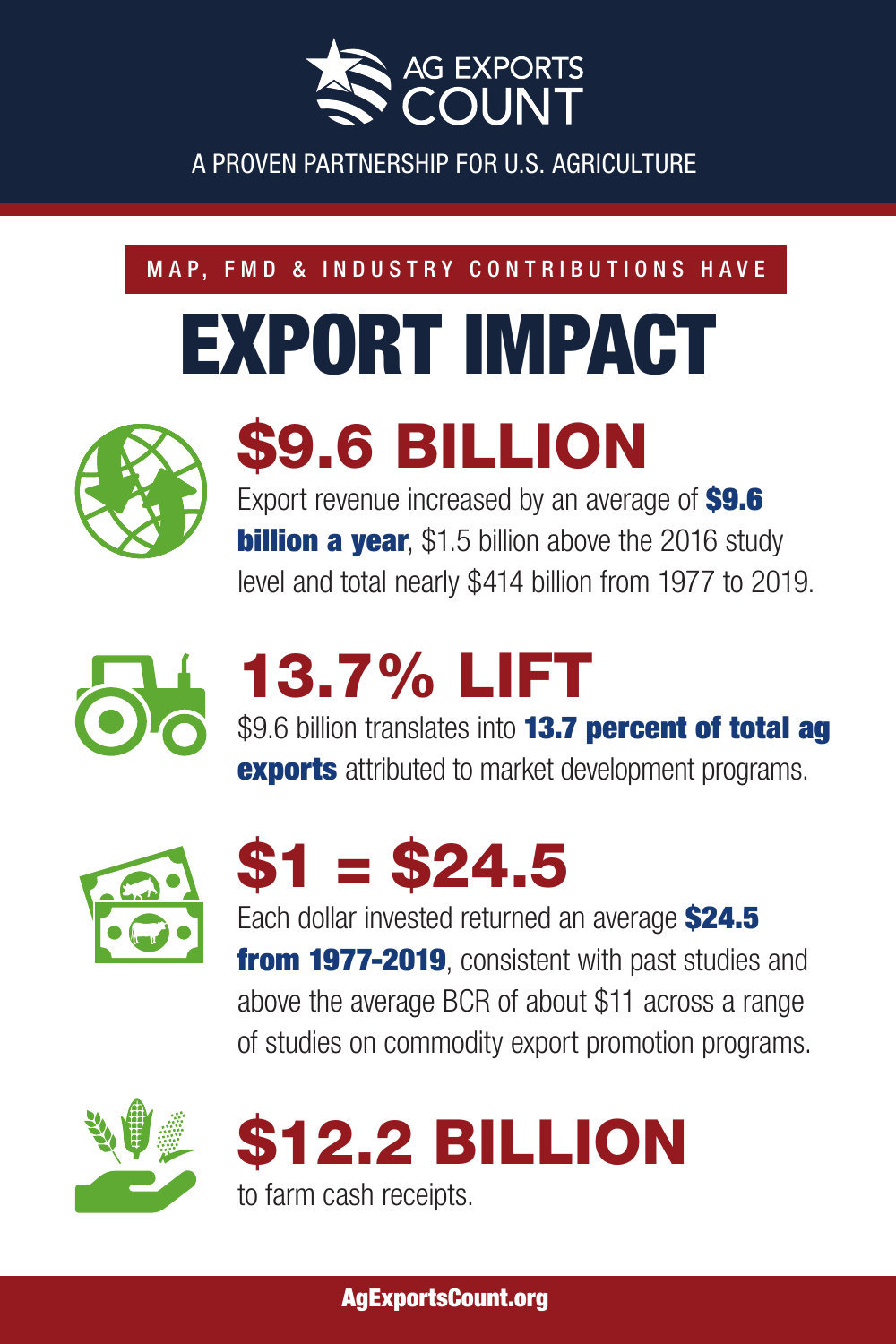

### MAP, FMD & INDUSTRY CONTRIBUTIONS MAKE

# ECONOMIC IMPACT

The U.S. economy benefits from export development investment adding annually





\$45 BILLION

in economic output.

\$22.3 BILLION

to the U.S. gross domestic product.



\$11.7 BILLION in labor income.



225,800 JOBS average annual increase of jobs created.

ACROSS THE ENTIRE ECONOMY FROM 2002 TO 2019.

AgExportsCount.org